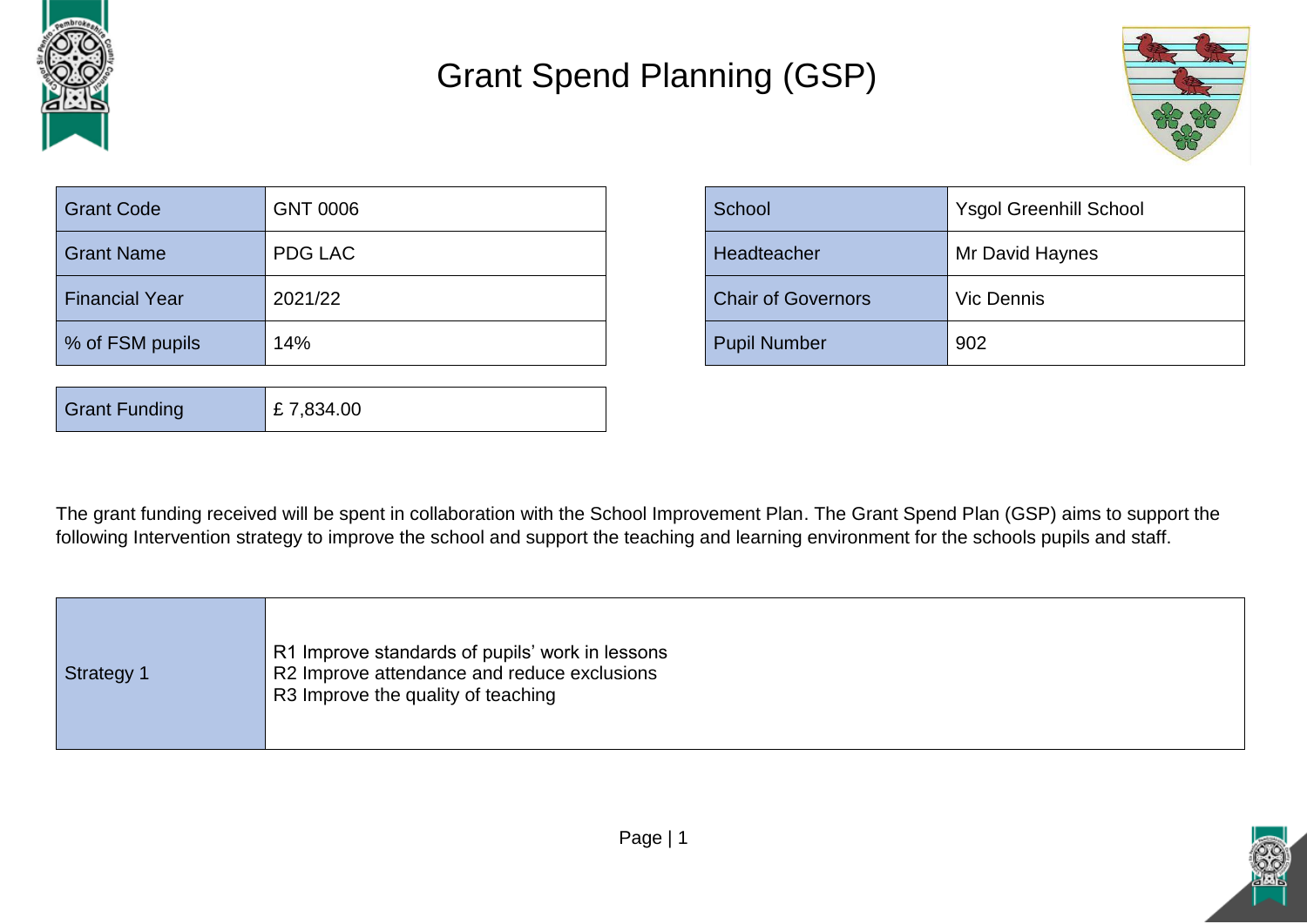## Grant Spend Plan Actions – Staffing Spend

| Intervention<br>Strategy #                    | <b>GSP Action</b>                                                                                                                                                                                                                                                                                                                                                                                                                                                                                                                                                                                                                                                                                                                                                      | <b>Measurable Outcome</b>                                                                                                                                                                                                                                                                                                                                                                                                                                                                                                                                                                                          | <b>Staff Cost</b>                                                                                   | <b>Completion Date</b>                              | Person<br>Responsible                                                                                                                    |
|-----------------------------------------------|------------------------------------------------------------------------------------------------------------------------------------------------------------------------------------------------------------------------------------------------------------------------------------------------------------------------------------------------------------------------------------------------------------------------------------------------------------------------------------------------------------------------------------------------------------------------------------------------------------------------------------------------------------------------------------------------------------------------------------------------------------------------|--------------------------------------------------------------------------------------------------------------------------------------------------------------------------------------------------------------------------------------------------------------------------------------------------------------------------------------------------------------------------------------------------------------------------------------------------------------------------------------------------------------------------------------------------------------------------------------------------------------------|-----------------------------------------------------------------------------------------------------|-----------------------------------------------------|------------------------------------------------------------------------------------------------------------------------------------------|
| 1                                             | Looked after Children (LAC)<br>require additional bespoke /<br>individualised support to ensure<br>pro-active learning experiences.<br>Allocate a lead staff member to<br>ensure a positive and proactive<br>impact is made on LAC -<br>developing positive behaviours,<br>attitudes to learning and<br>respectful relationships.<br>Registration<br><b>LAC</b><br>Year<br>LB<br>Webb 5<br>10<br>CB<br>9<br>Webb 6<br>$\overline{SC}$<br>$\overline{7}$<br>Miller <sub>2</sub><br>LG<br>11<br>Devey 5<br>$\overline{\mathsf{JB}}$<br>$\overline{7}$<br>Devey 3<br>$\overline{\mathsf{J}}\mathsf{N}$<br>8<br>Galahad 1<br>KN<br>9<br>Galahad 7<br>$\overline{\text{SR}}$<br>10<br>Devey 4<br>$\overline{OT}$<br>8<br>Miller <sub>2</sub><br><b>TV</b><br>8<br>Galahad 1 | Inclusion and Behaviour<br>Manager (DC) given<br>responsibility of supporting LAC<br>through GNT0006.<br>The overarching role of the<br><b>Inclusion and Behaviour</b><br>Manager (DC) will complement<br>the professional work of<br>teachers with LAC, by taking<br>responsibility for managing the<br>schools support team within the<br><b>FOCUS behaviour facility</b><br>addressing LAC support and<br>pastoral needs.<br>The Inclusion and Behaviour<br>Manager (DC) line manages the<br>inclusion and pastoral learning<br>assistants that directly /<br>indirectly support Greenhill<br>schools LAC base. | £7,834.00 of the<br>Inclusion and<br><b>Behaviour</b><br>Manager (DC)<br>100% of allocated<br>grant | <b>March 2022</b><br>(end of the<br>financial year) | Grant Lead (SM)<br><b>Business Manager</b><br>(CM)<br>Assistant<br>Headteacher (MD)<br>Inclusion and<br><b>Behaviour</b><br>Manager (DC) |
| <b>Grant Budget Code</b>                      |                                                                                                                                                                                                                                                                                                                                                                                                                                                                                                                                                                                                                                                                                                                                                                        | Grant Code - GNT0006 and Budget Code 17101                                                                                                                                                                                                                                                                                                                                                                                                                                                                                                                                                                         |                                                                                                     |                                                     |                                                                                                                                          |
| <b>Financial / Budgetary Actions Required</b> |                                                                                                                                                                                                                                                                                                                                                                                                                                                                                                                                                                                                                                                                                                                                                                        | Journal movement of salary cost to grant code GNT0006 for financial year 2021/22                                                                                                                                                                                                                                                                                                                                                                                                                                                                                                                                   |                                                                                                     |                                                     |                                                                                                                                          |